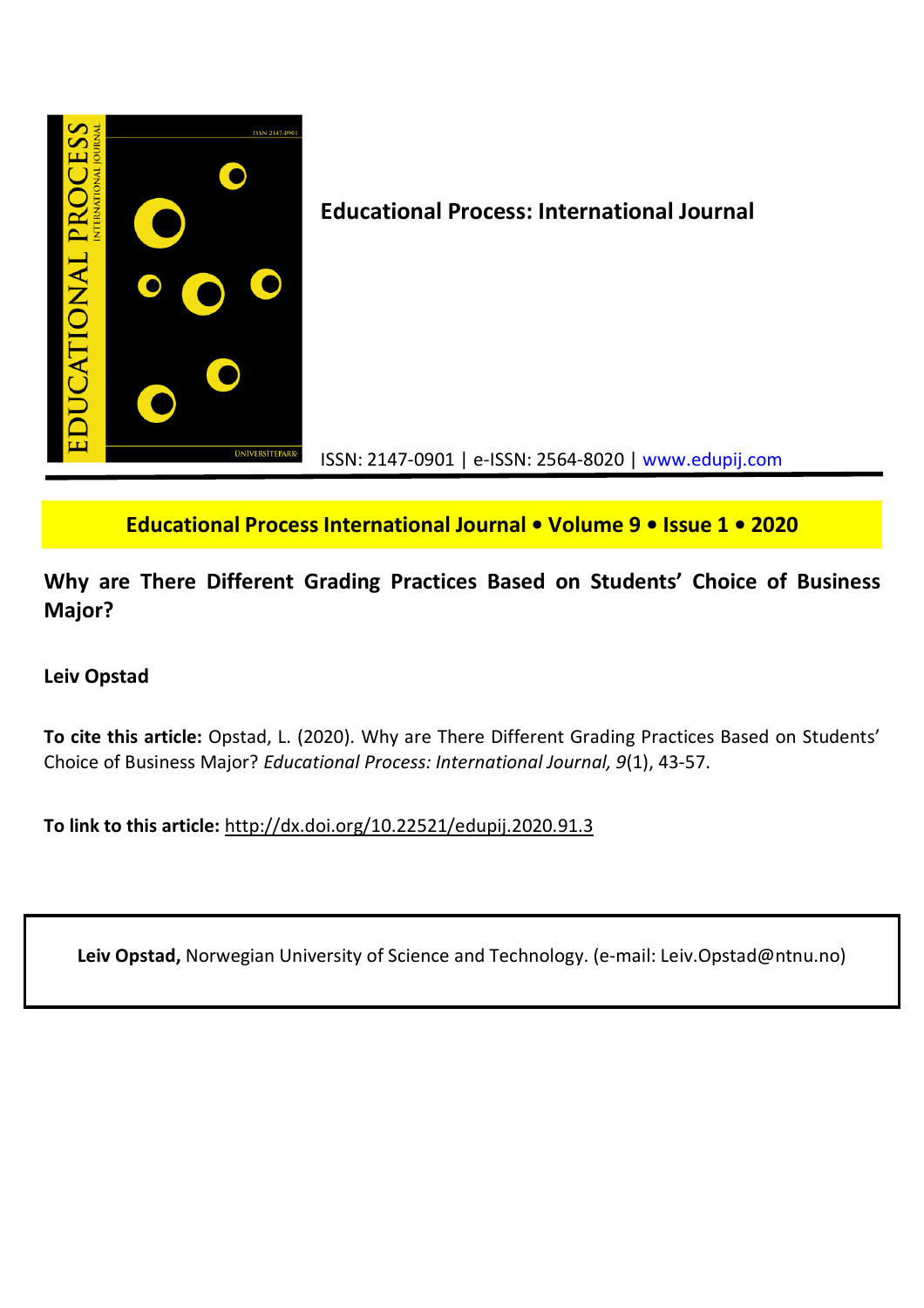# **Why are There Different Grading Practices Based on Students' Choice of Business Major?**

# LEIV OPSTAD

## **Abstract**

There is a considerable amount of focus on the grading systems applied in higher education, as it is an important tool for ranking undergraduate students' in terms of their academic success. Several studies have suggested that different grading practices exist among various colleges. This is also the case in Norway, even though the intention is to ensure that the same score is awarded independent of the individual institution. This study will explore the grading practices within a business school in Norway. Since the students can choose different pathways in their third year of undergraduate study, the academic composition of students can vary. Students with good grades mostly prefer Accounting or Finance, whilst those performing below average tend to select Marketing or Management. This composition variance causes differences in the grading pattern, as it is relative easier to achieve a good grade where the peer students are less qualified. This also has a gender effect, since females generally opt to study Marketing or Management, hence the average female student may benefit from a less rigorous grade assessment within these fields.

**Keywords:** Grading practice, higher education, business school, business courses, gender.



 $\sum$ **Xef** DOI: 10.22521/edupij.2020.91.3

………………………………………........….....………………………………...……………

EDUPIJ • ISSN 2147-0901 • e-ISSN 2564-8020 Copyright © 2020 by ÜNİVERSİTEPARK edupij.com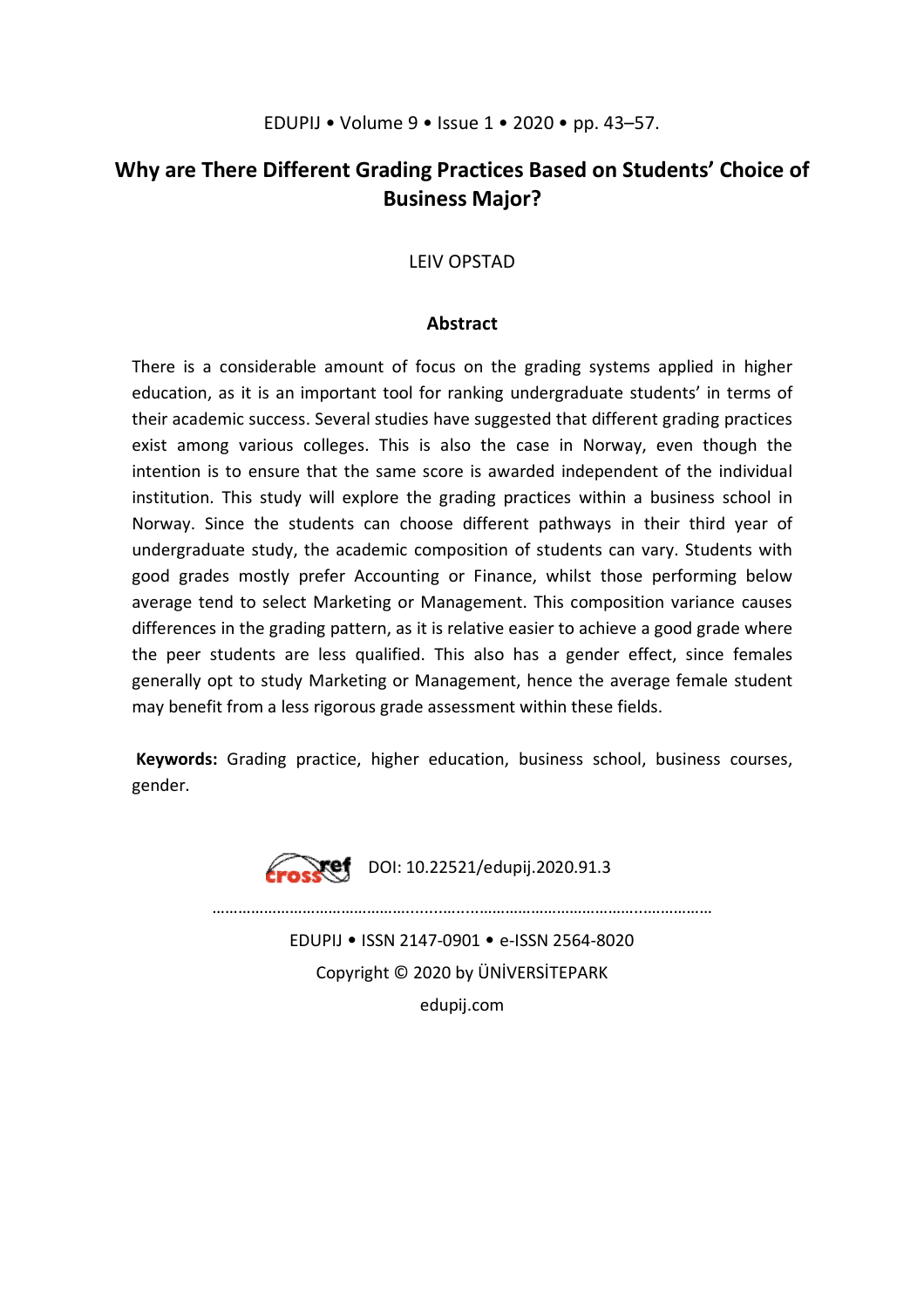## **Introduction**

Academic grading standards are important. It is the most widely used method for ranking students and sending correct signals to employers and those administering graduate education programs. Two students who perform equally in a subject are supposed to receive the same grade. Therefore, the Norwegian Ministry of Education has invested considerable resources to ensure similar grading practices are applied throughout the country by introducing the ECTS (European Credit Transfer and Accumulation System) grading scale system. All colleges and universities must follow this scheme and practice it in such a way that it provides equal treatment for students across educational institutions. To receive a Grade B in a certain subject should carry the same value independent of the educational institution where the student studied. The ECTS grading system is as shown in Table 1.

|       |    |              | $\epsilon$ = $\epsilon$ = $\epsilon$ = $\epsilon$ = $\epsilon$ = $\epsilon$ = $\epsilon$ = $\epsilon$ = $\epsilon$ = $\epsilon$ = $\epsilon$ = $\epsilon$ = $\epsilon$ = $\epsilon$ = $\epsilon$ = $\epsilon$ = $\epsilon$ = $\epsilon$ = $\epsilon$ = $\epsilon$ = $\epsilon$ = $\epsilon$ = $\epsilon$ = $\epsilon$ = $\epsilon$ = $\epsilon$ = $\epsilon$ = $\epsilon$ = $\epsilon$ = $\epsilon$ = $\epsilon$ = $\epsilon$ |  |  |  |  |  |  |
|-------|----|--------------|-------------------------------------------------------------------------------------------------------------------------------------------------------------------------------------------------------------------------------------------------------------------------------------------------------------------------------------------------------------------------------------------------------------------------------|--|--|--|--|--|--|
| Grade | %  | Description  | General, qualitative description of evaluation criteria                                                                                                                                                                                                                                                                                                                                                                       |  |  |  |  |  |  |
|       |    |              | (see: https://www.ntnu.edu/studies/grading)                                                                                                                                                                                                                                                                                                                                                                                   |  |  |  |  |  |  |
| F     |    | Fail         | A performance that does not meet the minimum                                                                                                                                                                                                                                                                                                                                                                                  |  |  |  |  |  |  |
|       |    |              | academic criteria. The candidate demonstrates an                                                                                                                                                                                                                                                                                                                                                                              |  |  |  |  |  |  |
|       |    |              | absence of both judgement and independent thinking.                                                                                                                                                                                                                                                                                                                                                                           |  |  |  |  |  |  |
| F     | 10 | Sufficient   | A performance that meets the minimum criteria, but no                                                                                                                                                                                                                                                                                                                                                                         |  |  |  |  |  |  |
|       |    |              | more. The candidate demonstrates a very limited degree                                                                                                                                                                                                                                                                                                                                                                        |  |  |  |  |  |  |
|       |    |              | of judgement and independent thinking.                                                                                                                                                                                                                                                                                                                                                                                        |  |  |  |  |  |  |
| D     | 25 | Satisfactory | satisfactory performance, but with significant<br>A                                                                                                                                                                                                                                                                                                                                                                           |  |  |  |  |  |  |
|       |    |              | shortcomings. The candidate demonstrates a limited                                                                                                                                                                                                                                                                                                                                                                            |  |  |  |  |  |  |
|       |    |              | degree of judgement and independent thinking.                                                                                                                                                                                                                                                                                                                                                                                 |  |  |  |  |  |  |
| C     | 30 | Good         | A good performance in most areas. The candidate                                                                                                                                                                                                                                                                                                                                                                               |  |  |  |  |  |  |
|       |    |              | demonstrates a reasonable degree of judgement and                                                                                                                                                                                                                                                                                                                                                                             |  |  |  |  |  |  |
|       |    |              | independent thinking in the most important areas.                                                                                                                                                                                                                                                                                                                                                                             |  |  |  |  |  |  |
| B     | 25 | Very good    | A very good performance. The candidate demonstrates                                                                                                                                                                                                                                                                                                                                                                           |  |  |  |  |  |  |
|       |    |              | sound judgement and a very good degree<br>0f                                                                                                                                                                                                                                                                                                                                                                                  |  |  |  |  |  |  |
|       |    |              | independent thinking                                                                                                                                                                                                                                                                                                                                                                                                          |  |  |  |  |  |  |
| A     | 10 | Excellent    | An excellent performance, clearly outstanding.<br>The                                                                                                                                                                                                                                                                                                                                                                         |  |  |  |  |  |  |
|       |    |              | candidate demonstrates excellent judgement and a high                                                                                                                                                                                                                                                                                                                                                                         |  |  |  |  |  |  |
|       |    |              | degree of independent thinking.                                                                                                                                                                                                                                                                                                                                                                                               |  |  |  |  |  |  |

|  |  | Table 1. ECTS Grading System |  |
|--|--|------------------------------|--|
|--|--|------------------------------|--|

A centralized national body (The Norwegian Universities and Colleges Admission Service) is responsible for the administration of admission applications to undergraduate studies in Norway. Admission is mainly based on the applicant's GPA (Grade Point Average) score from upper secondary school.

One challenge faced by this system is that the number of enrolled students varies by educational institution and subject area. For instance, in the area of business studies, there are regional colleges where all of their applicants are successful in accessing the course of study they applied for, whilst at other schools there can be considerable competition for a limited number of places. At the most popular institutions, there can be more than four applicants for each place available. Since the enrolment criterion is the applicants' GPA, students must gain a sufficiently high score at school in order to be offered a place at the most attractive colleges and universities. The quality of the students' academic skill found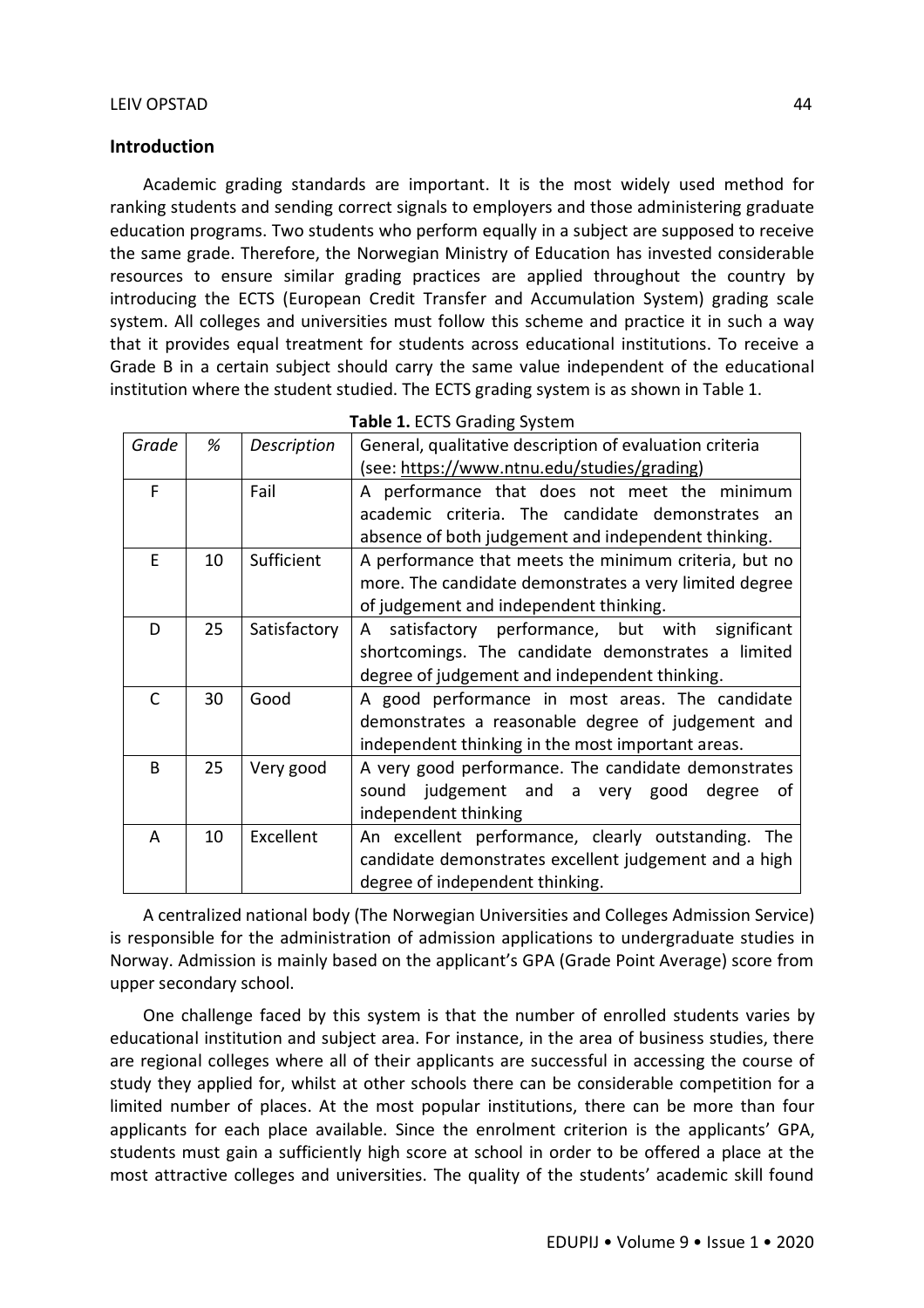among regional colleges is mixed, and this probably has an effect on the grading praxis. Teachers at study programs that recruit the better qualified students tend to be stricter in their grading evaluations than those recruiting lesser qualified students. Although the guidelines state that equally similar performances should be rewarded equally across all colleges, in practice this does not seem to always happen (Møen & Tjetla, 2010; Strøm, Falch, Gunnes, & Haraldsvik, 2013). There can be substantial differences in the grading assessment of students among various education institutions within the same academic field. One does not follow the intention with the national norm.

The purpose of this study is to investigate whether or not different grading practices exist within a single business school in Norway. There is no single homogeneous group of students enrolled across undergraduate study programs at the Norwegian University of Science and Technology (NTNU) Business School. This has an influence on the students' choice of course major in their third year. Students with good mathematical and academic skills prefer specialization in finance-type subjects, whereas those with a fear of mathematics or perform poorly in this subject area tend to opt for non-quantitative courses such as Marketing or Management. The highest achieving students tend to study Finance or Accounting, whilst students achieving grades below the mean value mostly prefer studying non-quantitative majors such as Management or Marketing. The same pattern has also been noted at other Norwegian business schools (Aggarwal, Vaidyanathan, & Rochford, 2007).

Since there is a selection of disciplines studied by students depending on their chosen major, third-year study programs can have a diverse composition of students. In the current study, we wanted to find out if this diversity has any influence on the grading practices of the school. Specifically: Does the grading system vary based on the chosen major? Does the heterogeneity of third year students impact on the grading standard? How does the students' choice of major influence the grading policies?

## *Grading System – Why Are There Different Practices?*

Students deserve to be treated equally and to be graded on the basis of their performance. Therefore, the grading standard aims to be comparable across different institutions. It is also important that grades maintain value over time (Sadler, 2009).

It is challenging to achieve a homogenous and objective grading practice according to the national norm. In Norway, the major type of exam for undergraduate business students is comprised of multiple questions with short answers or few questions requiring longhanded answers (essays), and is based on the writing of individual anonymous papers. The course requirements that determines the grades awarded, and the practices of this process vary depending on the subject area. This is different from, for example, American colleges, where different grade components are used and where multiple-choice questioning contributes considerably to the overall exam grade (Walstad & Miller, 2016). In addition, there is no grade inflation phenomenon in Norway, or not to the extent that may be found in the United States (Rojstaczer & Healy, 2012).

Since exams are based on answering questions, it is not easy to obtain an absolute grading system. Mathematics and courses that are highly quantitative tend to be stricter than non-quantitative courses that utilize open questions (Rojstaczer & Healy, 2012). Therefore, if there is no consensus among the instructors about what the criteria should be, the results will likely be different grading estimations (Sadler, 2005).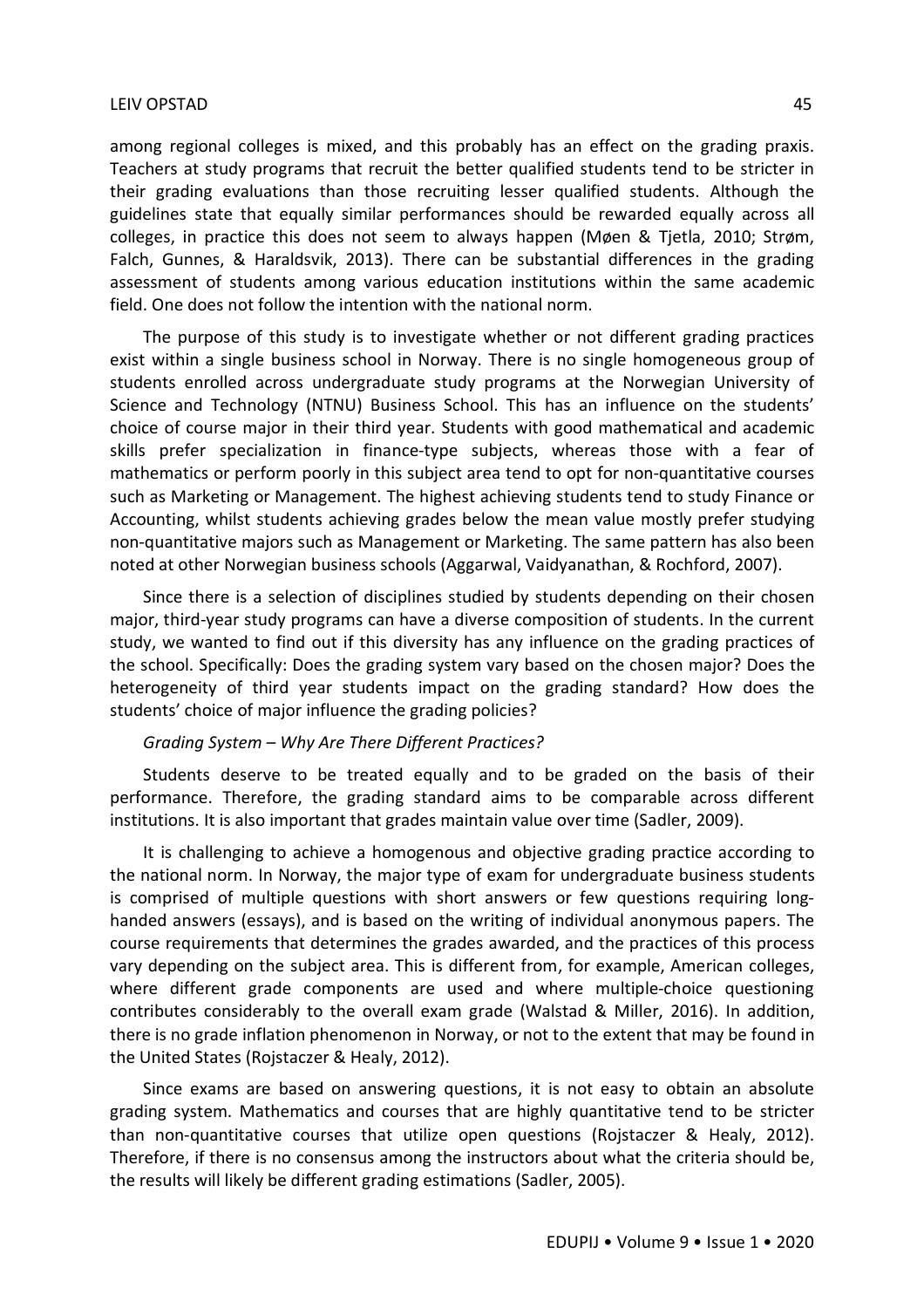Using a relative grading system based on weighted components of various questions in the exams paper, the grading praxis is dependent on the assessments made by instructors. One cannot easily assume that a grade awarded by one instructor is equivalent to a grade assigned by another instructor from the same field. In this section, we will take a closer look at factors that may explain some of the differences seen in grading judgement.

The study of Barth, Liu, and Wells (2009) concluded that the grades awarded to students of Marketing or Management were significantly higher than those from Accounting or Finance. On the other hand, Hahn (2018) found no significant gap in grading practice between different majors in the areas of Finance, Management, and Marketing. However, he did identify a significant diversity between Accounting and Management. Aiken (1963) reported that, if the admission standards were raised, the grading standard would also shift in such a way that the real grade level would remain unchanged.

Three reasons are put forwards for the differences in grading practices, and these are explored in the following subsections.

#### *Students' Motivation, Preferences and Reward*

Grades provide a reward for students, and teachers use this in response to changes seen in the performance among their students, and can have the effect of motivating students to study harder. However, the system depends on the credibility of the grades (Sadler, 2009), and therein the grading process itself. Instructors can have different preferences and can each use and apply this tool differently (Ahn, Arcidiacono, Hopson, & Thomas, 2018). The composition of students and the exam form for different courses might also have an impact on the choice of grading policy parameters.

The grading system can have an influence on the choice of major. According to Sabot and Wakeman-Linn (1991), the level of grades is the most important factor in students seeking to take further or more advanced courses in the same field. If a student receives a low grade in an introductory course to a topic, it will probably reduce the possibility of the student furthering their studies in that area. If there is problem recruiting sufficient applicants for a specific major, this can in turn affect how the instructor may apply the grading scale (Ahn et al., 2018). The instructor's choice of grading practice can in effect manipulate students' effort and achievement (Bonesrønning, 2004; Bonesrønning & Opstad, 2015).

## *Different Standards Practices Among Teachers*

The literature (e.g., Kezim, Pariseau, & Quinn, 2005; Sonner, 2000) indicates that temporary part-time instructors tend to award higher grades than do full-time faculty members, with significant differences found after controlling for the effect of other factors. One explanation could be that teachers hired on a semester-by-semester basis might fear being replaced. Achieving higher grades is an indicator that the necessary schoolwork has been completed. Additionally, good grades could be said to keep students happier. Therefore, there is a possibility of certain instructors being tempted to award better grades than some students actually deserve.

This impact factor increases if the faculty member subsequently uses student evaluations to appraise their own teaching effectiveness (Eiszler, 2002). By awarding students higher grades, this can help instructors to accumulate a higher number of satisfied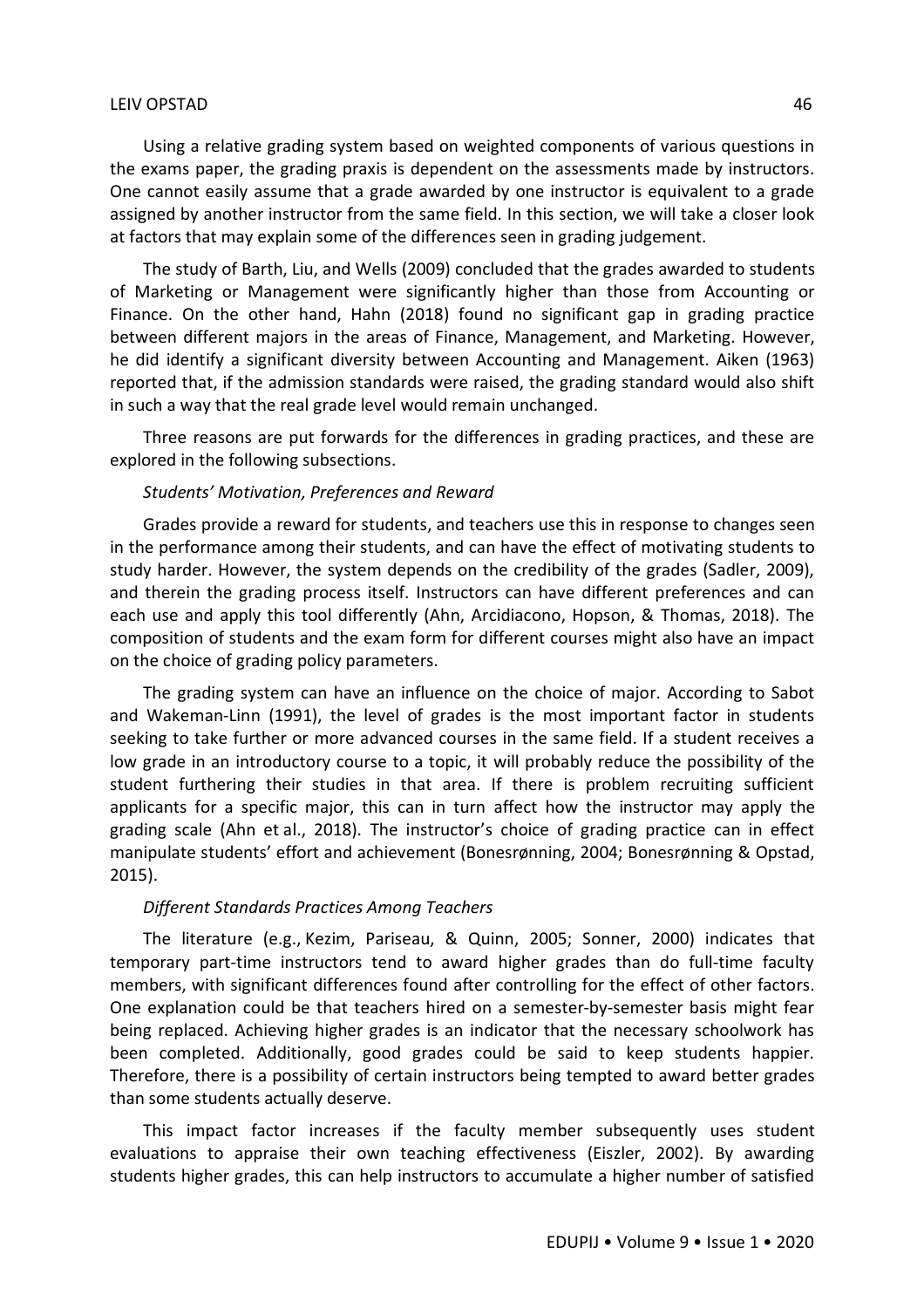students, and thereby improve their instructor rating (Marini, Shaw, Young, & Ewing, 2018). There can be a direct link between the grades an instructor awards and the students' assessment report, and this factor can matter to the grading practice; which both Clayson, Frost, and Sheffet (2006) and Hoefer, Yurkiewicz, and Byrne (2012) confirmed by finding a significant positive relationship between the grades and the response students gave in their instructor evaluations. If the instructor was strict in the grading practice, and their students received lower grades than average in this subject compared to others, the students might complain and/or provide a poor evaluation of their instructor. A faculty dean or administrator might be unsure about the skills of an instructor, and of course, out of pure self-interest, no instructor wants to be in such a position. According to Clayson et al. (2006), many instructors assume there is a direct link between the grades the teacher gives the students and the students' assessment report. It is reasonable to believe this matter for the grade practice and this effect can cause grade inflation. According to Bonesrønning (1999), teacher grading valuations are closely related to the characteristics of teachers (e.g., age, skills, education, preferences, gender, etc.). Although the goal is an equal grading system, different kinds of instructors can apply differing grading practices.

## *Differences in the Composition of Students*

Student programs that involve academically weaker students tend to award less stringently-enforced grades, and therefore, programs with above average grading practices are considered to be academically more challenging (Godor, 2017). Marini et al. (2018) found a significant difference in grading consideration among certain disciplines, depending on the composition of the students.

The expected grades in a study program major are dependent on the academic skill level of the student. If the instructors are applying the ECTS scale in grading practice (see Table 1), the probability of obtaining different grades depends largely on the composition of the students. Since about 10% of students will receive Grade A, it can be much tougher to manage that among academically well-qualified students with equally good performances than among a class of academically weaker students. By distributing the grades according to the ECTS scale, students enrolled to majors where the students are academically weaker than average over the entire sample will expect better grades than in their introductory course. Equally, the opposite would be the case for those who select a major attracting the most accomplished students.

According to Hu (2005), grading disparity across the disciplines can have an impact on student course choices and can also lead to course grade inflation.

## **Methodology and Findings**

In the current study, data were gathered from undergraduate business students at the Norwegian University of Science and Technology's (NTNU) Business School. The course portfolio is almost the same across the first two years for all enrolled students. However, in their third year of study, students can select among different majors depending on their preference. In this research, we will explore how this influences the grading practices in four different majors: Management, Marketing, Accounting, and Finance. Table 2 presents the data for a period of four years (2013-2016), with each major having around 200 students per year, and provides data from a compulsory course for each major. Undergraduate students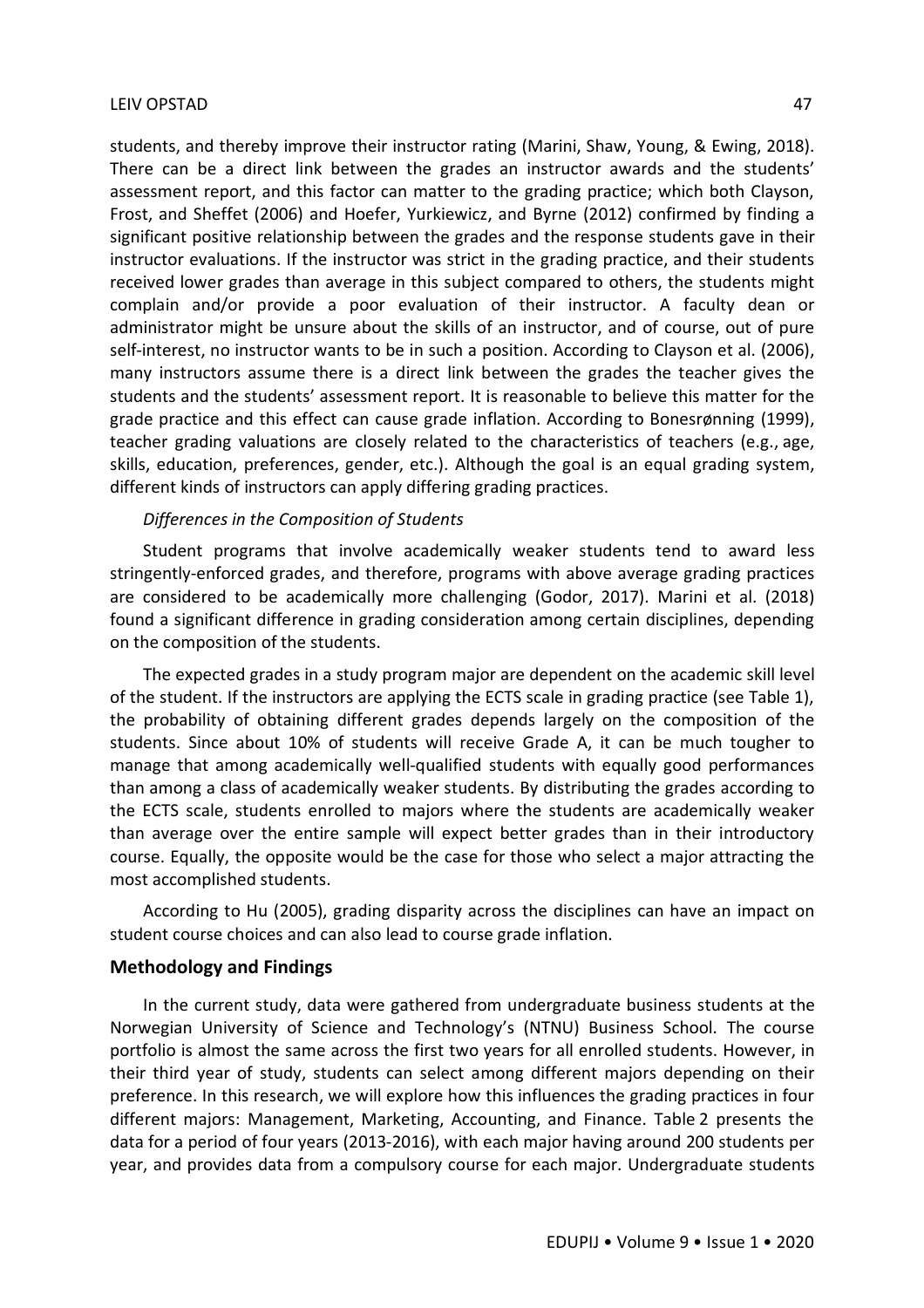enrolled to another business major area can also elect these same courses, although relatively few students make use of this opportunity (approx. 10%); with the exception of Marketing and Management, where the overlap is approximately 40%. The effect of this practice means that some students are reported several times in the data.

|            | Performance | SD   | GPA   | % Male |     |  |  |  |  |
|------------|-------------|------|-------|--------|-----|--|--|--|--|
| Finance    | 3.48        | 1.20 | 52.17 | 56     | 279 |  |  |  |  |
| Accounting | 3.18        | 1.61 | 51.67 | 38     | 155 |  |  |  |  |
| Marketing  | 3.09        | 1.14 | 51.74 | 38     | 442 |  |  |  |  |
| Management | 3.10        | 1.27 | 51.71 | 29     | 306 |  |  |  |  |

|  |  |  |  | Table 2. Data Statistics |
|--|--|--|--|--------------------------|
|--|--|--|--|--------------------------|

The average grade is seen to be higher for the Finance major, when compared to the other disciplines. There are small differences in the students GPA scores. However, the gender composition varies, with males overrepresented in Finance (56%), whilst underrepresented in Management (29%). To a greater extent, males tend to prefer the subject of Finance, whilst females tend to select Management. Overall, the male student ratio at the school is approximately 42%, with more females than males attending the NTNU Business School.

In Table 3, we explore the difference in the students' compulsory course performances based on their chosen major program. A significant difference in outcomes appears in favor of those who chose a major in either Accounting or Finance. This corroborates the findings of a study by Fairchild and Hahn (2019). The gap is substantial in the area of Statistics and Mathematics, with a similar trend shown for Quantitative Business and for Accounting. However, a more mixed picture appears for the non-quantitative courses, with finance-type courses also showing on top.

| <b>Compulsory Courses</b>                 |     | <b>MEAN DIFFERENCE</b> |        |          |            |  |  |
|-------------------------------------------|-----|------------------------|--------|----------|------------|--|--|
| by Discipline Area                        | ALL | <b>MGMT</b>            | МКТ    | ACC      | <b>FIN</b> |  |  |
| <b>Statistics &amp; Mathematics</b>       |     |                        |        |          |            |  |  |
| <b>Business Math</b>                      | 2.8 | $-0.9$                 | $-0.6$ | $+0.4$   | $+0.8$     |  |  |
| <b>Business Statistics</b>                | 2.8 | $-0.8$                 | $-0.7$ | $+0.5$   | $+0.9$     |  |  |
| <b>Quantitative Business</b>              |     |                        |        |          |            |  |  |
| <b>Business Economics</b>                 | 2.6 | $-0.8$                 | 0.6    | $+0.4$   | $+0.6$     |  |  |
| <b>Macroeconomics</b>                     | 3.1 | $-0.6$                 | $-0.4$ | $+0.3$   | $+0.7$     |  |  |
| <b>Microeconomics</b>                     | 3.1 | $-0.5$                 | $-0.5$ | $+0.4$   | $+0.6$     |  |  |
| <b>Financial Analysis</b><br>& Investment | 2.2 | $-1.1$                 | $-0.7$ | $\Omega$ | $+1.4$     |  |  |
| Accounting                                |     |                        |        |          |            |  |  |
| <b>Financial Accounting</b>               | 2.9 | $-0.7$                 | $-0.5$ | $+0.3$   | $+0.7$     |  |  |
| Managerial                                | 3.0 | $-1.0$                 | $-0.5$ | $+0.5$   | $+0.7$     |  |  |
| Accounting<br>Non-quantitative            |     |                        |        |          |            |  |  |
| Introduction to                           | 2.9 | $-0.2$                 | 0      | $\Omega$ | $+0.1$     |  |  |

**Table 3.** Differences in grades based on selected major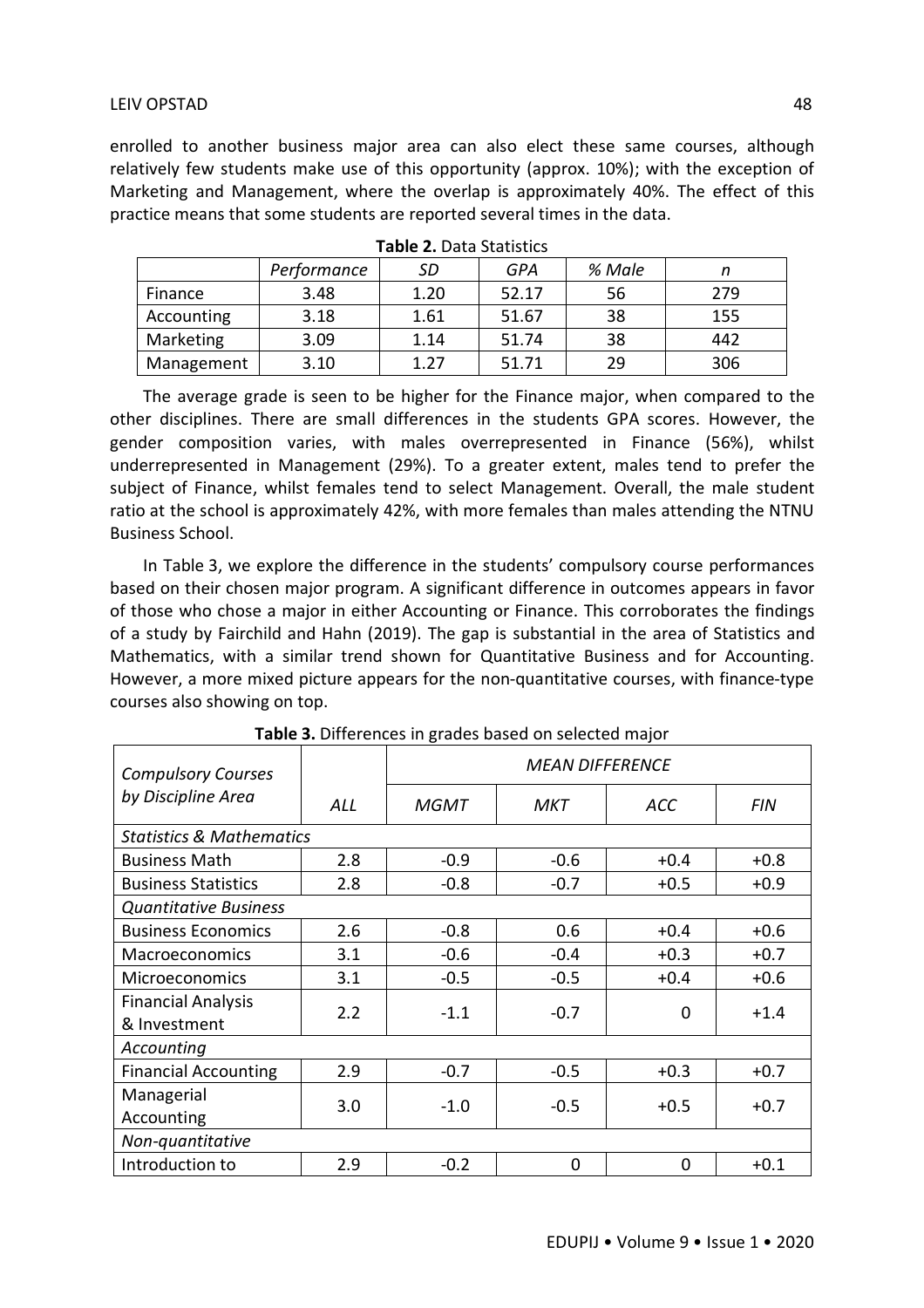| <b>Compulsory Courses</b>                                       |            | <b>MEAN DIFFERENCE</b> |        |        |            |  |  |  |
|-----------------------------------------------------------------|------------|------------------------|--------|--------|------------|--|--|--|
| by Discipline Area                                              | <b>ALL</b> | <b>MGMT</b>            | МКТ    | ACC    | <b>FIN</b> |  |  |  |
| Marketing                                                       |            |                        |        |        |            |  |  |  |
| Organizational                                                  | 2.9        | $-0.2$                 | $-0.1$ | $+0.3$ | $+0.3$     |  |  |  |
| Management                                                      |            |                        |        |        |            |  |  |  |
| Organizational                                                  | 2.9        | 0                      | $-0.1$ | 0      | $+0.3$     |  |  |  |
| Psychology                                                      |            |                        |        |        |            |  |  |  |
| <b>Business Law</b>                                             | 3.0        | $-0.2$                 | $-0.3$ | $+0.4$ | $+0.3$     |  |  |  |
| $Mean - All$                                                    | 2.8        | $-0.8$                 | $-0.7$ | $+0.3$ | $+0.8$     |  |  |  |
| Notes: F:0, E:1, D:2, C:3, B:4, A:5                             |            |                        |        |        |            |  |  |  |
| MGMT: Management. MKT: Marketing, ACC: Accounting, FIN: Finance |            |                        |        |        |            |  |  |  |

Table 4 presents the mean grade letter for all compulsory courses the two first years, split by the selected major. The pattern is quite clear, with students enrolled to a Finance major on average showing almost one grade letter (+0.84) higher than the mean performance for all common courses across all four discipline areas. For those enrolled to Management, the opposite effect is seen, with the same difference, but as negative (-0.84) rather than positive. Students enrolled to Marketing underperform (-0.67) relative to the mean value, but the impact is less that seen for Management. Accounting students also perform better than average, with a gap of just over one-quarter (+0.27) of a grade letter. Summarily, the ranking for Finance comes out on top, followed by Accounting, then Marketing, and with the lowest being Management. Based on independent sample *t*-test, all the differences are strongly statistically significant when compared to the mean value of all students.

| All students |                                                                                                                                  | Management |          | Marketing |          | Accounting |         | Finance |          |
|--------------|----------------------------------------------------------------------------------------------------------------------------------|------------|----------|-----------|----------|------------|---------|---------|----------|
| $(N = 909)$  |                                                                                                                                  |            |          |           |          |            |         |         |          |
| Mean         | <b>SD</b>                                                                                                                        | Diff.      | t-value  | Diff.     | t-value  | Diff.      | t-value | Diff.   | t-value  |
| grade        |                                                                                                                                  |            |          |           |          |            |         |         |          |
| 2.86         | 1.035                                                                                                                            | $-0.84$    | $-12.55$ | $-0.67$   | $-10.36$ | $+0.27$    | $+3.02$ | $+0.84$ | $+12.08$ |
|              |                                                                                                                                  | (0.067)    | ***      | (0.065)   | ***      | (0.09)     | ***     | (0.069) | ***      |
|              |                                                                                                                                  |            |          |           |          |            |         |         |          |
|              | Notes: Standard Error (SE) in parenthesis, *,** and *** denote significance at the 10%, 5% and 1% level, respectively. Two tails |            |          |           |          |            |         |         |          |
|              | assuming equal variance                                                                                                          |            |          |           |          |            |         |         |          |

**Table 4.** Independent sample *t*-test of mean grade based on chosen major

The next step was to see if the student composition variations impacted on the grading practices. The method chosen was to investigate the gap in the performance of all students between their chosen subject area and their compulsory course. The equation applied for this test is as follows:

Σ Δ*ij* = *Xij* = (Achievement chosen course third year) *ij* - (Achievement for similar introduction course) *ij*

(where *i* = student *i*, and *j* selected major course)

Where there are no differences in the grading practice, the difference from the expected mean is zero. According to the results shown in Table 4, students from the lowest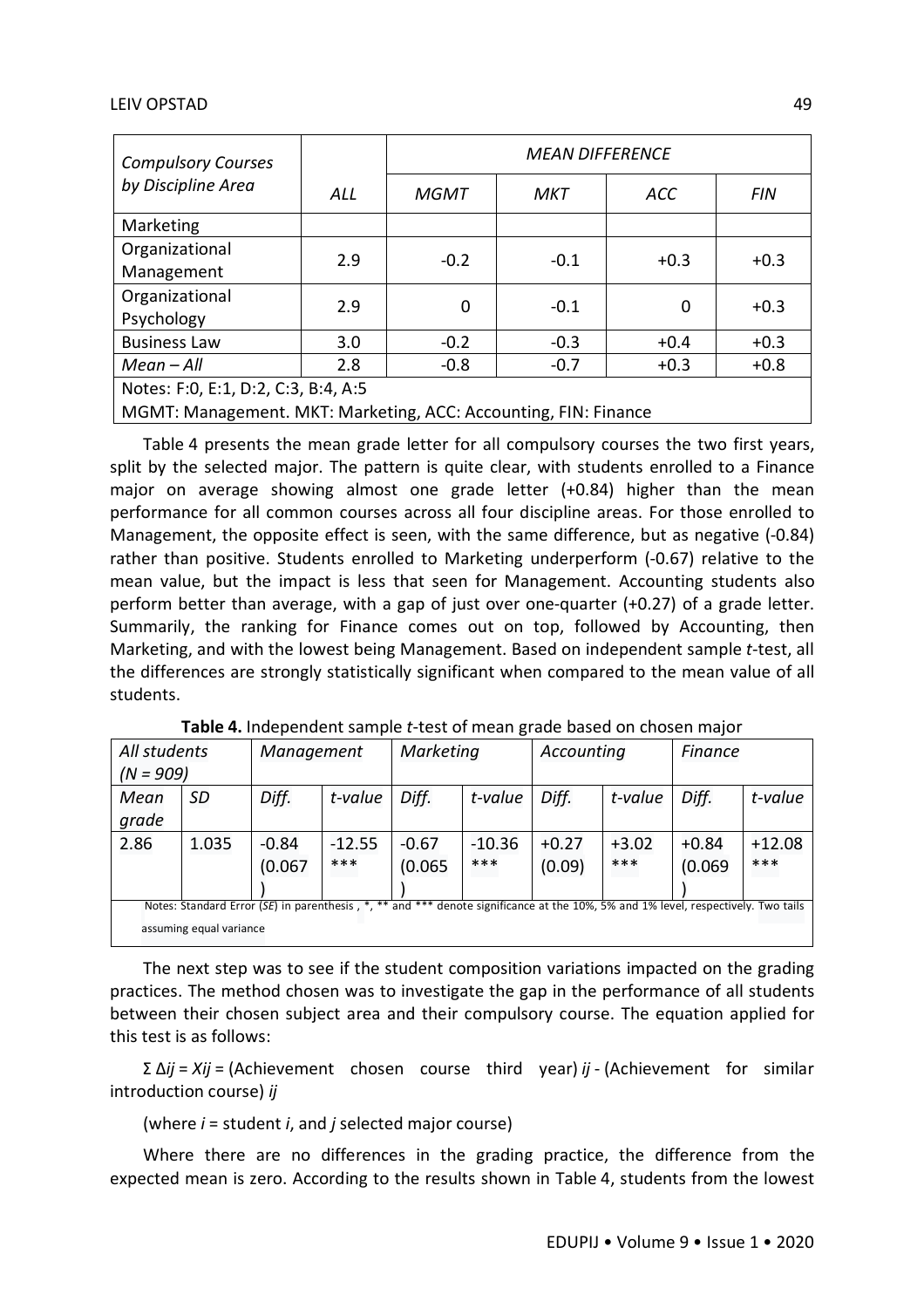performing group (Management) received, on average, a grade letter that was 0.4 higher in their selected course compared with their introductory course. This effect was seen as 0.15 for Marketing, but for Accounting and Finance, however, this difference was negative, and was strongest for Finance (-0.27).

| <b>MAJOR</b>                                                                        | М        | SE     | Confidence interval                     |         |           |                  |  |
|-------------------------------------------------------------------------------------|----------|--------|-----------------------------------------|---------|-----------|------------------|--|
|                                                                                     |          |        | Significance<br>Upper<br>Lower<br>level |         |           | $\boldsymbol{n}$ |  |
| Management                                                                          | $+0.412$ | 0.0985 | $+0.16$                                 | $+0,67$ | 99% (***) | 262              |  |
| Marketing                                                                           | $+0.154$ | 0.0622 | $+0.039$                                | $+0.29$ | 95% (**)  | 383              |  |
| Accounting                                                                          | $-0.138$ | 0.1173 | $-0.029$                                | 0.00    | 80%       | 137              |  |
| Finance                                                                             | $-0.273$ | 0.0665 | 99% (***)<br>249<br>$-0.10$<br>$-0.45$  |         |           |                  |  |
| Notes: *, ** and *** denote significance at the 10%, 5%, and 1% level, respectively |          |        |                                         |         |           |                  |  |

**Table 5.** Performance gap between major course and introductory course

The statistical confidence interval is significant negatively at the 99% level for Finance, and correspondingly positively for Management. For Marketing, the probability that the mean value of the difference is positive (with upper and lower values as +0.29 and +0.039) is 95%. For Accounting, on the other hand, we have to lower the confidence interval to 80%. The interpretation is that there is an 80% certainty that the true mean values of the divergence of the grade letter in the major course and introductory course is negative. These results are illustrated graphically in Figure 1 through to Figure 4.



**Figure 1.** Difference between performance in major management course and introductory course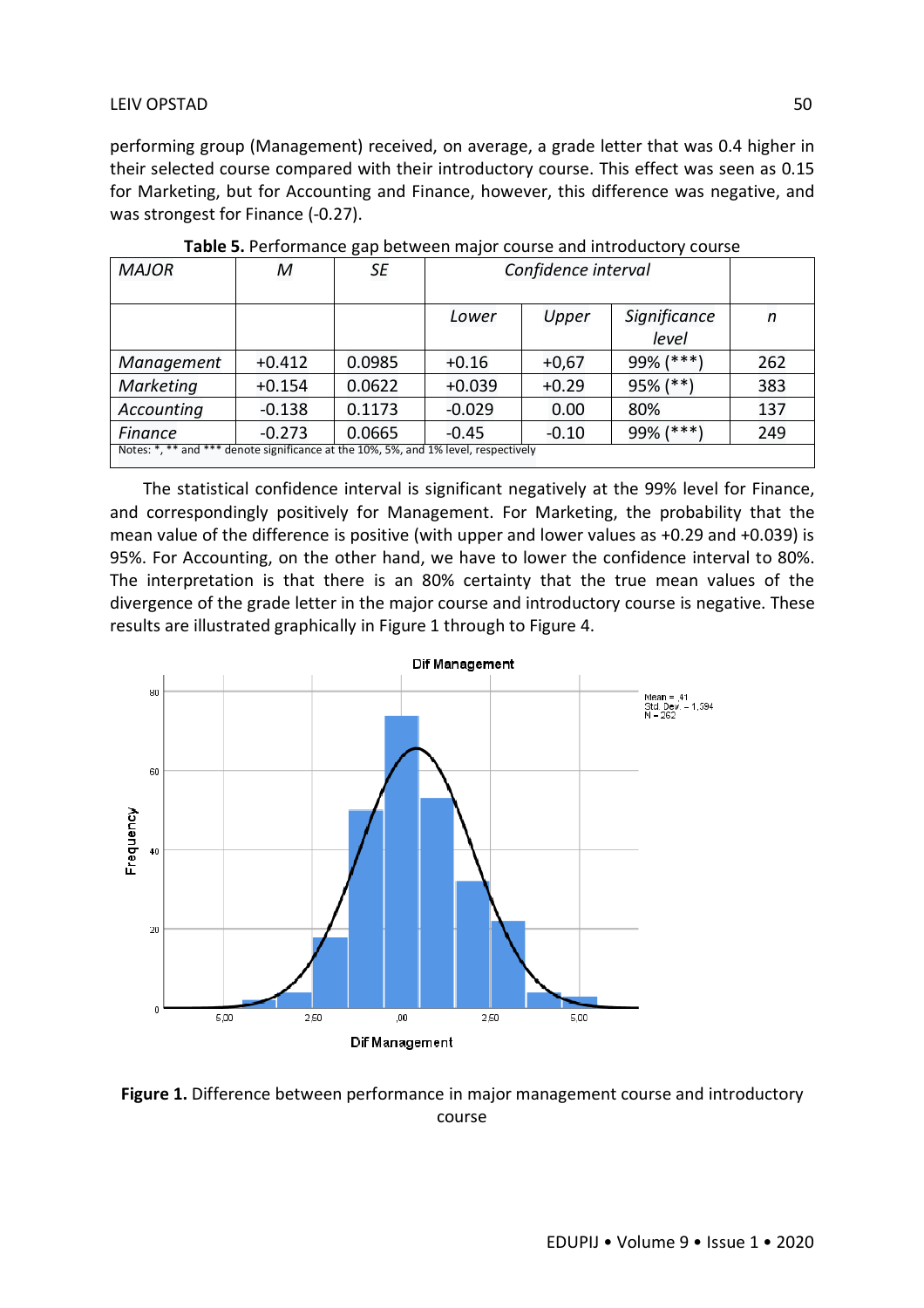

**Figure 2.** Difference between performance in major marketing course and introductory course



Figure 3. Difference between performance in major accounting course and introductory course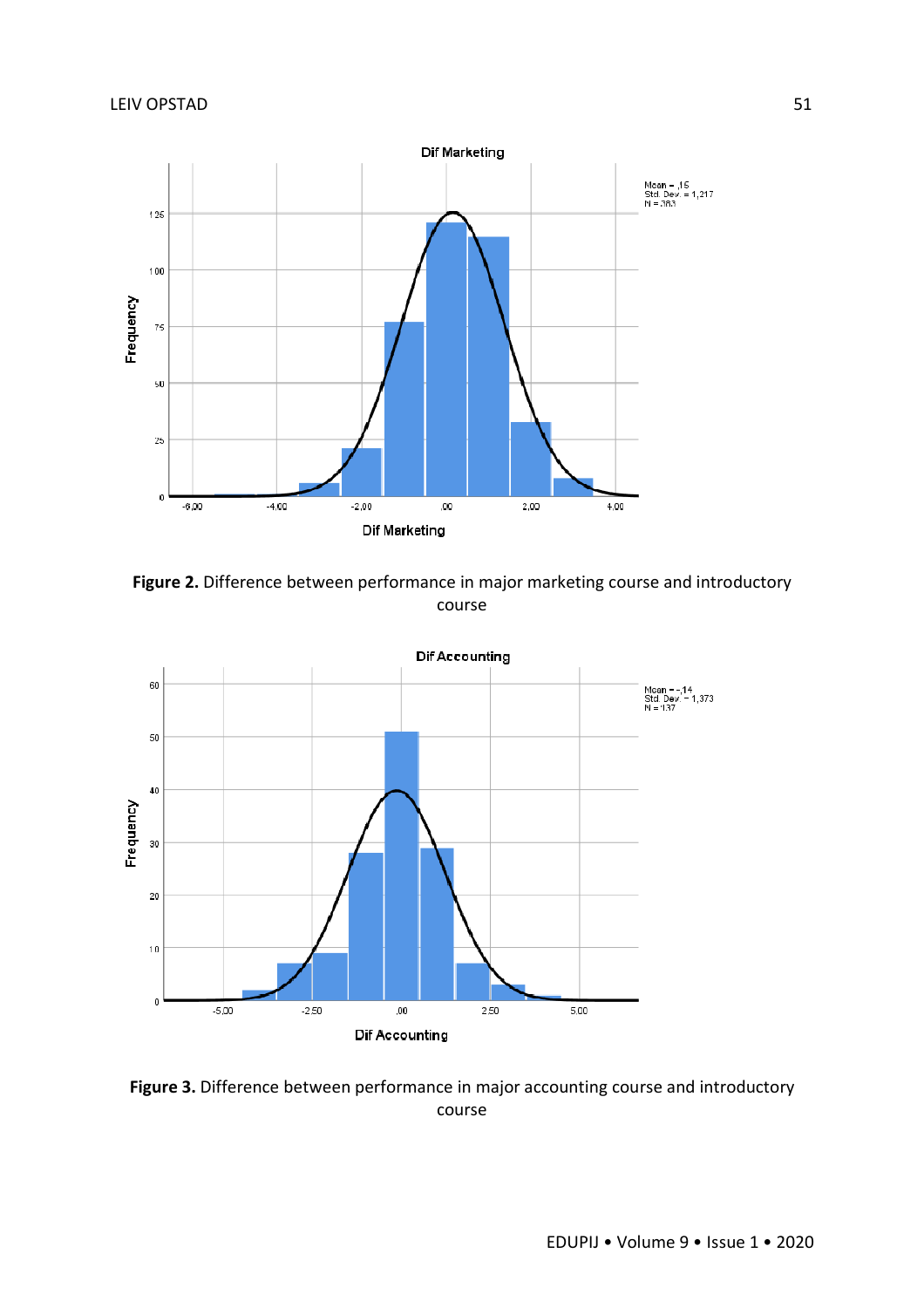



**Table 6.** Descriptive statistics for mean results from NTNU Business School and standard *t*test for equality of mean based on gender (assuming equal variance)

|                                                                                     | All  | SD    | <b>Female</b> | <b>Male</b> | Diff.    | SE    | t-      | Sig.    |  |
|-------------------------------------------------------------------------------------|------|-------|---------------|-------------|----------|-------|---------|---------|--|
|                                                                                     |      |       |               |             |          |       | value   | level   |  |
| <b>Introductory</b>                                                                 | 2.86 | 1.035 | 2.80          | 2.94        | $-0.134$ | 0.060 | $-1.89$ | $0.06*$ |  |
| courses                                                                             |      |       | (466)         | (348)       |          |       |         |         |  |
| <b>Major third</b>                                                                  | 3.25 | 1.191 | 3.27          | 3.23        | 0.036    | 0.086 | 0.411   | 0.68    |  |
| year                                                                                |      |       | (448)         | (335)       |          |       |         |         |  |
| Notes: *, ** and *** denote significance at the 10%, 5%, and 1% level, respectively |      |       |               |             |          |       |         |         |  |

There is a substantial gap between the mean grade letter in third year "major courses" and the "introductory courses." Furthermore, there is a significant gender gap of 10% in favor of males for the introductory courses. Using the same test for the mean performance for the chosen major courses, this gender gap disappears. In fact, females performed better, but the difference was not found to be significant.

# **Discussion**

The directive of the Norwegian grading system is that students who achieve the same result will receive equal grades, independent of their enrolment qualification. This is important for the students, for their application to more advanced academic program or courses, and also for prospective employers. The consequence of different grading practices can be that one prioritizes the wrong candidates, and thereby resulting in resource inefficiencies and inequalities. The findings of this study suggest that not only do different grading evaluations exist amongst colleges, but also that they can exist within the same institution. There is a strong indicator of different grading habits based on the students' chosen business major, and many factors can explain this gap.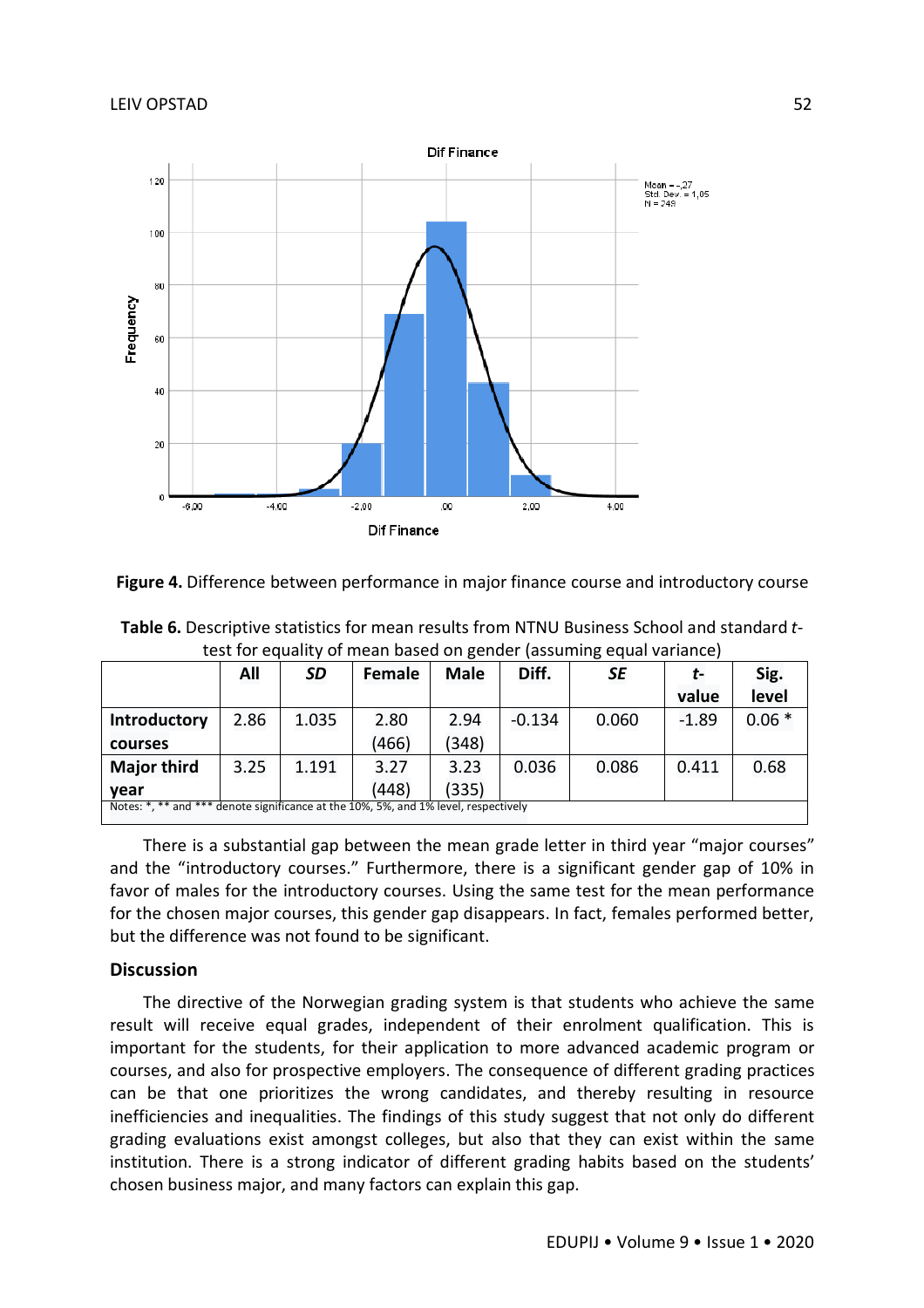This paper focuses on the composition of the student population. The undergraduates' choice of major during their third year of study is based on their academic skills. This study documents that the business majors can be ranked by academic success, with Finance coming first, following by Accounting, then Marketing, and finally Management. It is suggested to be of no coincidence that there is the same significant position of differences seen in the students' achievement of their "major courses" (see Table 5) and the ranking of performance in their "introductory courses" (see Tables 3 and 4). This is a strong indicator that the participants' qualifications in the field influence how instructors rate their students. This also appears to be the case even where the same instructor teaches both the major and associated introductory courses. Courses with the most successful students achieve the highest mean grades. However, our assessment revealed that the divergence was not sufficiently wide to explain the variance in the participants' qualifications. The implication is, therefore, that differing grading practices exist. If a student decides to attend a major that tends to attract talented applicants, the consequence is that the students are required to make significantly greater efforts in order to achieve the same grade as in the introductory course to the same field. The opposite is the case for fields that tend to be chosen by students considered as being academically weaker. In such cases, even with less effort put into their major courses than for their introductory course, a student could expect to achieve the same grade.

There can be different explanations for this effect. First, the instructor is mostly unaware of the student composition based on the selected major as no official information regarding this is made available. Second, it is easier and more comfortable for the instructor to follow the composition of the ECTS grading system. The result in the current study was therefore found to be in line with expectations. If there are deviations from the expected distribution of grades, the instructor might report why it is so to their students, to their colleagues, and to the faculty dean or other senior level administrators; but this involves additional work. Third, the grading result can be seen as an indicator of the students' performance. If a student achieves a lower outcome compared to other courses or to that of the ECTS scale, some may consider this may be due to poor standards of lecturing. In many subjects, it is the instructor alone who determines the students' grades. Even where an external examiner is involved, the instructor can often influence the final grades since they hold responsibility for setting the exam questions. However, due to financial constraints, this scheme is under economic pressure. Unlike many other colleges, the NTNU Business School has retained the system whereby it uses two examiners. Either way, the instructor might have self-interest in awarding relatively good grades. Therefore, it makes sense even where the academic qualifications of students are lower to maintain an appropriate distribution of grades; which makes it is easier for a student to achieve a given score if the distribution of the students is academically weaker.

Systems with differing grading practices among major courses can cause students to behave strategically. If students are unsure as to which major course to select, they may take into consideration how easy it is perceived to achieve good grades for the disciplines they are considering. A study program where it is perceived as being easier to achieve good grades will likely attract more students. On the other hand, the most skilled students might avoid such subjects due to a perceived poor reputation as being the "easy option."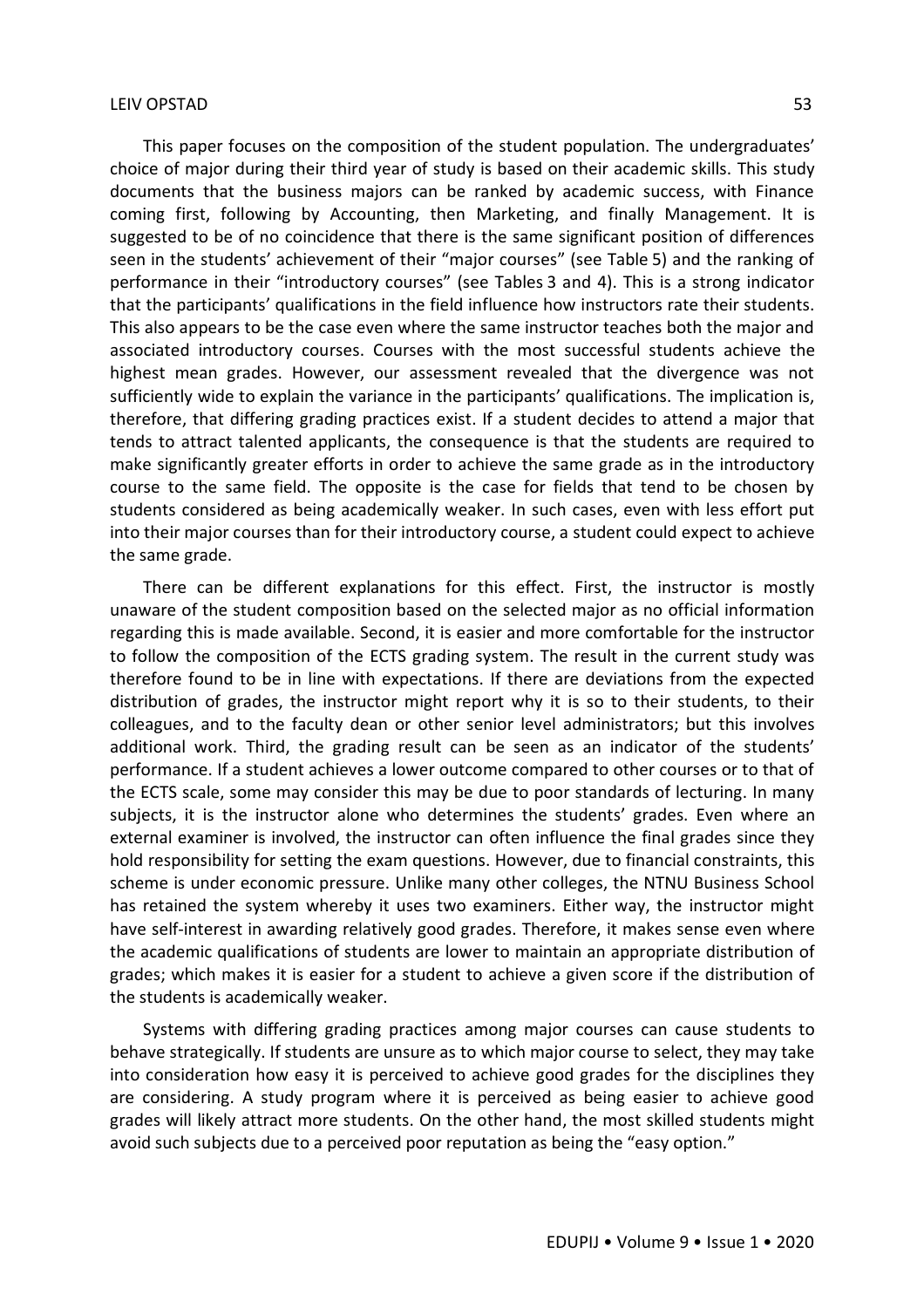Data from the current research suggests that male students generally academically outperform their female counterparts, but that the impact is not statistically significant (at the 10% level). This was seen to be especially applicable in quantitative fields of study, where there appeared to be a gender gap in performance. In economics-based courses, some studies have shown that male students academically outperformed their female peers (Johnson, Robson, & Taengnoi, 2014; Mavruk, 2019), whilst females performed academically better in non-quantitative courses (Friday, Friday-Stroud, Green, & Hill, 2006). This trend was also found to apply to students at the NTNU Business School (Opstad & Årethun, 2020). There was also a gender difference noted in the courses taken; with female students tending to opt for majors such as humanities and education, whilst male students largely selected the sciences or engineering fields. Overall, therefore, females students are less likely to select majors that are based on finance (Zölitz & Feld, 2019).

One main reason why the gender gap disappears for the major courses in the third year of undergraduate study in Norwegian business schools is the change in student composition. Females tend to choose non-quantitative courses, where the grade evaluation is perceived to be more lenient, whilst males tend to prefer finance-based subjects, with a reputation for having a more strenuous grade rating. This situation results in a relatively better level of achievement for the average female student when compared to their male counterparts. Other researchers (e.g., Keiser, Sackett, Kuncel, & Brothen, 2016; Mattern, Sanchez, & Ndum, 2017) have also reported the same phenomenon.

#### **Limitations and Further Research**

The data in the current study were sourced from a single business school in Norway. No data was collected to look for reasons other than the differing student composition to explain the differences in grades awarded for introductory and chosen major courses. This limitation could therefore be addressed as an issue in future studies.

## **Conclusion**

The findings in the current study were not found to corroborate the conclusion of Aiken (1963), who reported that if admission standards are raised, grading standards will also shift in such a way that the actual grade level remains unchanged. It would therefore appear that the distribution of grades does not sufficiently take into account the different enrolment qualifications within and among educational institutions. This is a challenge since it can send the wrong signals to employers and to admission administrators of further or more advanced study programs, and hence lead to incorrect prioritization being applied. Such a situation goes against the Norwegian national goal of applying equivalent grading practices regardless of college or admission criteria.

Since the study showed that female students prefer to attain their undergraduate business degree in a subject area known for less rigorous grade awards, female students (unlike males) on the whole achieve better grades than predicted.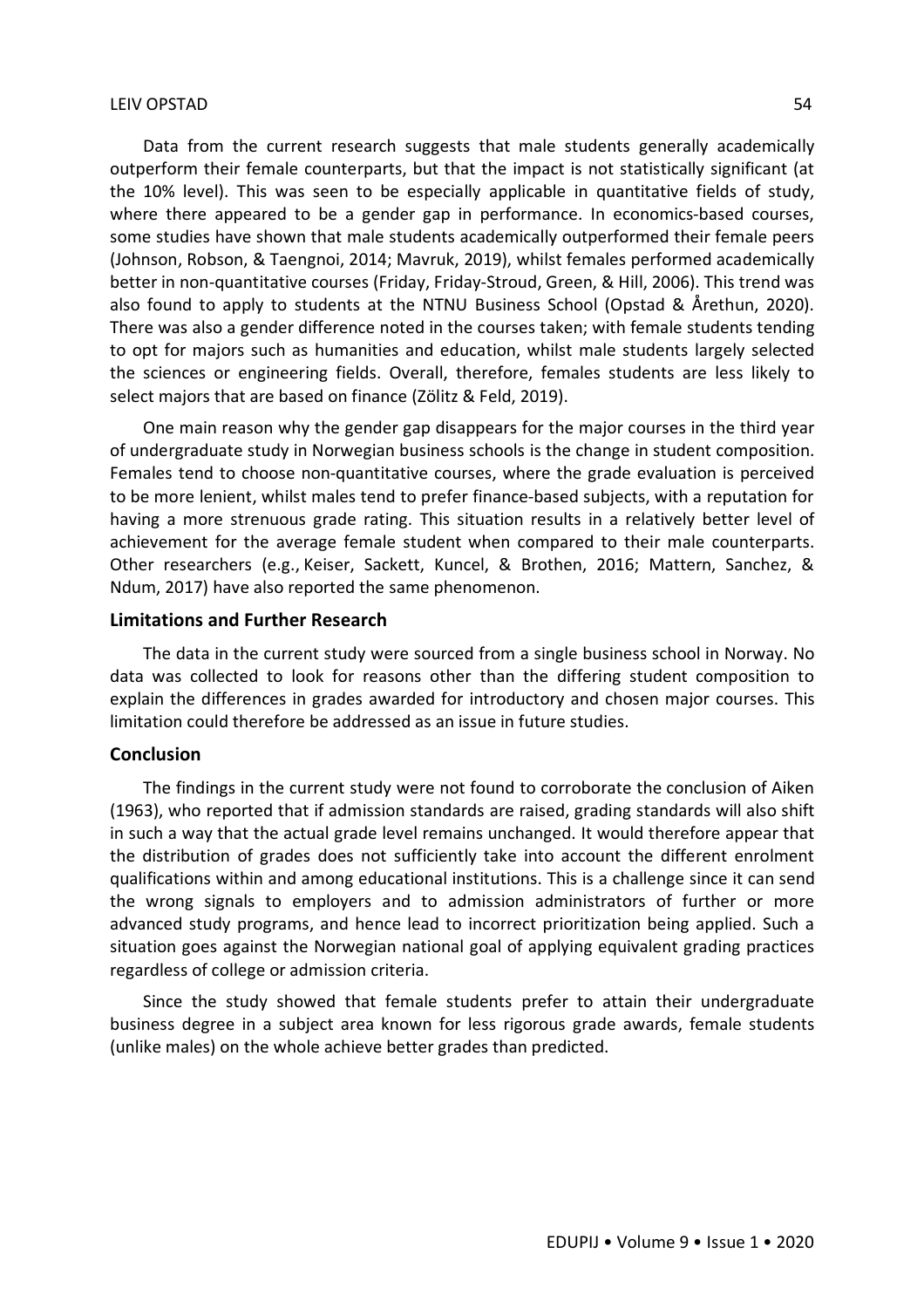## **References**

- Aggarwal, P., Vaidyanathan, R., & Rochford, L. (2007). The wretched refuse of a teeming shore? A critical examination of the quality of undergraduate marketing students. *Journal of Marketing Education*, *29*(3), 223-233. https://doi.org/10.1177/0273475307306888
- Aiken, L. R., Jr. (1963). The grading behavior of a college faculty. *Educational and Psychological Measurement*, *23*(2), 319-322. https://doi.org/10.1177/001316446302300209
- Ahn, T., Arcidiacono, P., Hopson, A., & Thomas, J. R. (2018). Equilibrium Grade Inflation With Implications for Female Interest in STEM Majors. *NBER Working Paper Series 26556, National Bureau of Economic Research.* Retrieved from http://public.econ.duke.edu/~psarcidi/aahtmasterdocfinal.pdf
- Barth, M. M., Liu, J., & Wells, W. H. (2009). A comparative analysis of grading practices by discipline within a college of business. *Academy of Educational Leadership Journal*, 13(4), 93-108. Retrieved from https://www.abacademies.org/articles/aeljvol13no42009.pdf
- Bonesrønning, H. (1999). The variation in teachers' grading practices: Causes and consequences. *Economics of Education Review*, *18*(1), 89-106. https://doi.org/10.1016/s0272-7757(98)00012-0
- Bonesrønning, H. (2004). Do the teachers' grading practices affect student achievement? *Education Economics*, *12*(2), 151-167. https://doi.org/10.1080/0964529042000239168
- Bonesrønning, H., & Opstad, L. (2015). Can student effort be manipulated? Does it matter? *Applied Economics, 47*(15), 1511-1524. https://doi.org/10.1080/00036846.2014.997923
- Clayson, D. E., Frost, T. F., & Sheffet, M. J. (2006). Grades and the student evaluation of instruction: A test of the reciprocity effect. *Academy of Management Learning & Education*, *5*(1), 52-65. https://doi.org/10.5465/amle.2006.20388384
- Eiszler, C. F. (2002). College students' evaluations of teaching and grade inflation. *Research in Higher Education*, *43*, 483-501. https://doi.org/10.1023/a:1015579817194
- Fairchild, C., & Hahn, W. (2019). Accounting and finance majors outperform other majors on the major field test in business and the Comprehensive Business Exam: An analysis of exam performance drivers. *Journal of Education for Business*. Advance Online Publication. https://doi.org/10.1080/08832323.2019.1653249
- Friday, E., Friday-Stroud, S. S., Green, A. L., & Hill, A. Y. (2006). A multi-semester comparison of student performance between multiple traditional and online sections of two management courses. *Journal of Behavioral & Applied Management*, *8*(1), 66-81. https://doi.org/10.1108/00251740510589742
- Hahn, W. (2018). Assurance of Learning: An Evaluation of How Grade Inflation and Course Pedagogy Impacts Students' Learning Sustainability in Business Core Courses. *Journal of Higher Education Theory and Practice*, *18*(2), 128-137. https://doi.org/10.33423/jhetp.v18i2.552
- Hoefer, P., Yurkiewicz, J., & Byrne, J. C. (2012). The association between students' evaluation of teaching and grades. *Decision Sciences Journal of Innovative Education*, *10*(3), 447- 459. https://doi.org/10.1111/j.1540-4609.2012.00345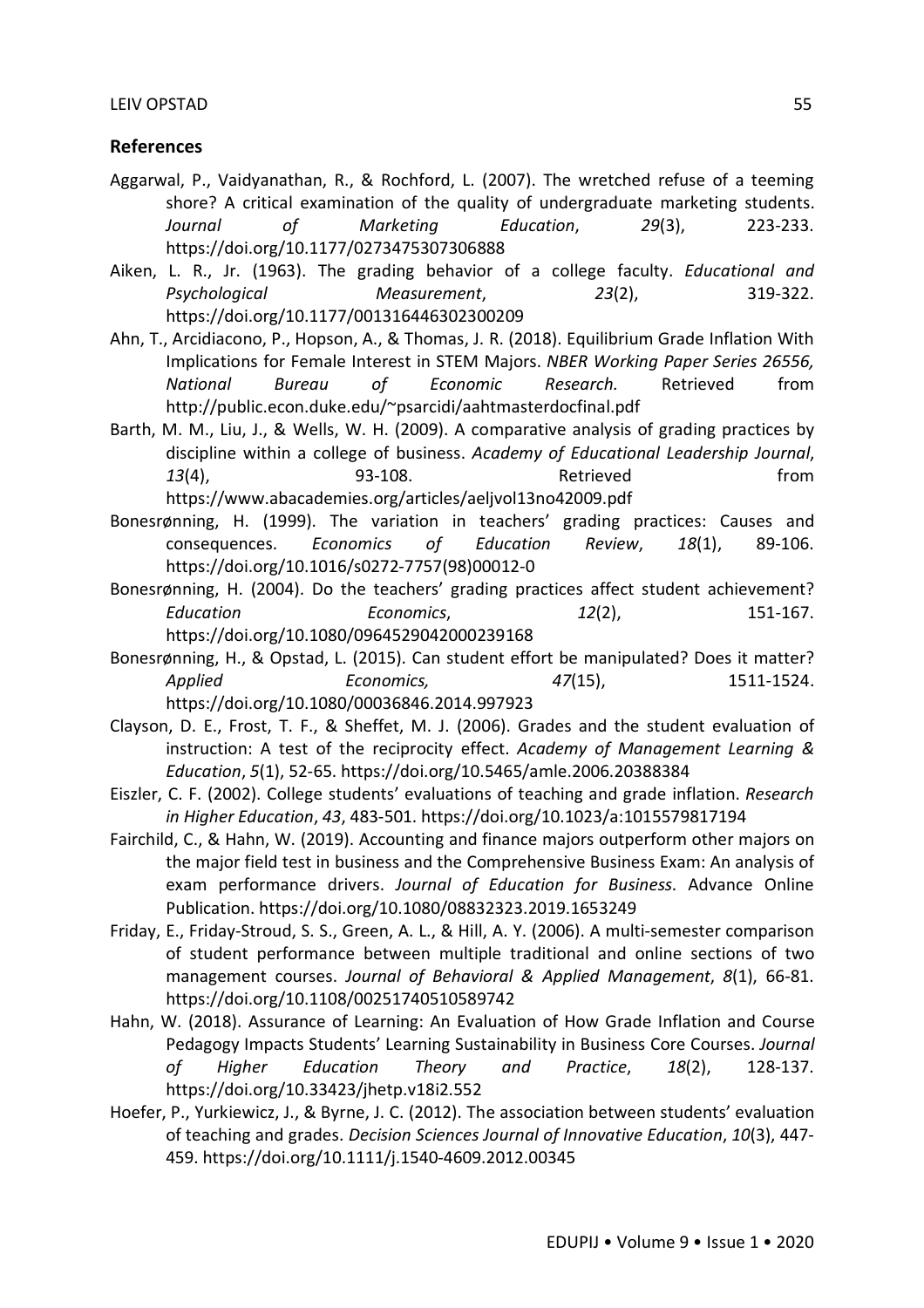- Hu, S. (2005). *Beyond grade inflation: Grading problems in higher education*. San Francisco, CA: Jossey-Bass.
- Johnson, M., Robson, D., & Taengnoi, S. (2014). A meta-analysis of the gender gap in performance in collegiate economics courses. *Review of Social Economy*, *72*(4), 436- 459. https://doi.org/10.1080/00346764.2014.958902
- Keiser, H. N., Sackett, P. R., Kuncel, N. R., & Brothen, T. (2016). Why women perform better in college than admission scores would predict: Exploring the roles of conscientiousness and course-taking patterns. *Journal of Applied Psychology*, *101*(4), 569-581. https://doi.org/10.1037/apl0000069
- Kezim, B., Pariseau, S. E., & Quinn, F. (2005). Is grade inflation related to faculty status? *Journal of Education for Business*, *80*(6), 358-364. https://doi.org/10.3200/joeb.80.6.358-364
- Mavruk, T. (2019). Do men outperform women in finance classes? *Journal of International Business Education*, *14*, 75-98. Retrieved from https://papers.ssrn.com/sol3/papers.cfm?abstract\_id=3499690
- Marini, J., Shaw, E., Young, L., & Ewing, M. (2018). *Getting to Know Your Criterion: Examining College Course Grades and GPAs over Time.* The College Board. Retrieved from https://files.eric.ed.gov/fulltext/ED582569.pdf
- Mattern, K., Sanchez, E., & Ndum, E. (2017). Why do achievement measures underpredict female academic performance? *Educational Measurement: Issues and Practice*, *36*(1), 47-57. https://doi.org/10.1111/emip.12138
- Møen, J., & Tjelta, M. (2010). Grading standards, student ability and errors in college admission. *Scandinavian Journal of Educational Research*, *54*(3), 221-237. https://doi.org/10.1080/00313831003764503
- Opstad, L., & Årethun, T. (2020). *Skills, gender and performance matter when undergraduate business students choose specialization within business courses*. Working paper, Norwegian University of Science and Technology (NTNU), Trondheim, Norway.
- Rojstaczer, S., & Healy, C. (2012). Where A is ordinary: The evolution of American college and university grading, 1940-2009. *Teachers College Record, 114*(7), Article 070306.
- Sabot, R., & Wakeman-Linn, J. (1991). Grade inflation and course choice. *The Journal of Economic Perspectives, 5*(1), 159-170. https://doi.org/10.1257/jep.5.1.159
- Sadler, D. R. (2005). Interpretations of criteria-based assessment and grading in higher education. *Assessment & evaluation in higher education*, *30*(2), 175-194. https://doi.org/10.1080/0260293042000264262
- Sadler, D. R. (2009). Grade integrity and the representation of academic achievement. *Studies in Higher Education*, *34*(7), 807-826. https://doi.org/10.1080/0260293042000264262
- Sonner, B. S. (2000). A is for "adjunct": Examining grade inflation in higher education. *Journal of Education for Business*, *76*(1), 5-8. https://doi.org/10.1080/08832320009599042
- Strøm, B., Falch, T., Gunnes, T., & Haraldsvik, M. (2013) *Karakterbruk og kvalitet i høyere utdanning*. M. SØF-rapport nr. 03/13. Retrieved from https://www.regjeringen.no/globalassets/upload/kd/karakterbruk\_og\_kvalitet\_i\_hoy ere utdanning.pdf (In Norwegian only)
- Walstad, W. B., & Miller, L. A. (2016). What's in a grade? Grading policies and practices in principles of economics. *The Journal of Economic Education*, *47*(4), 338-350. https://doi.org/10.1080/00220485.2016.1213683